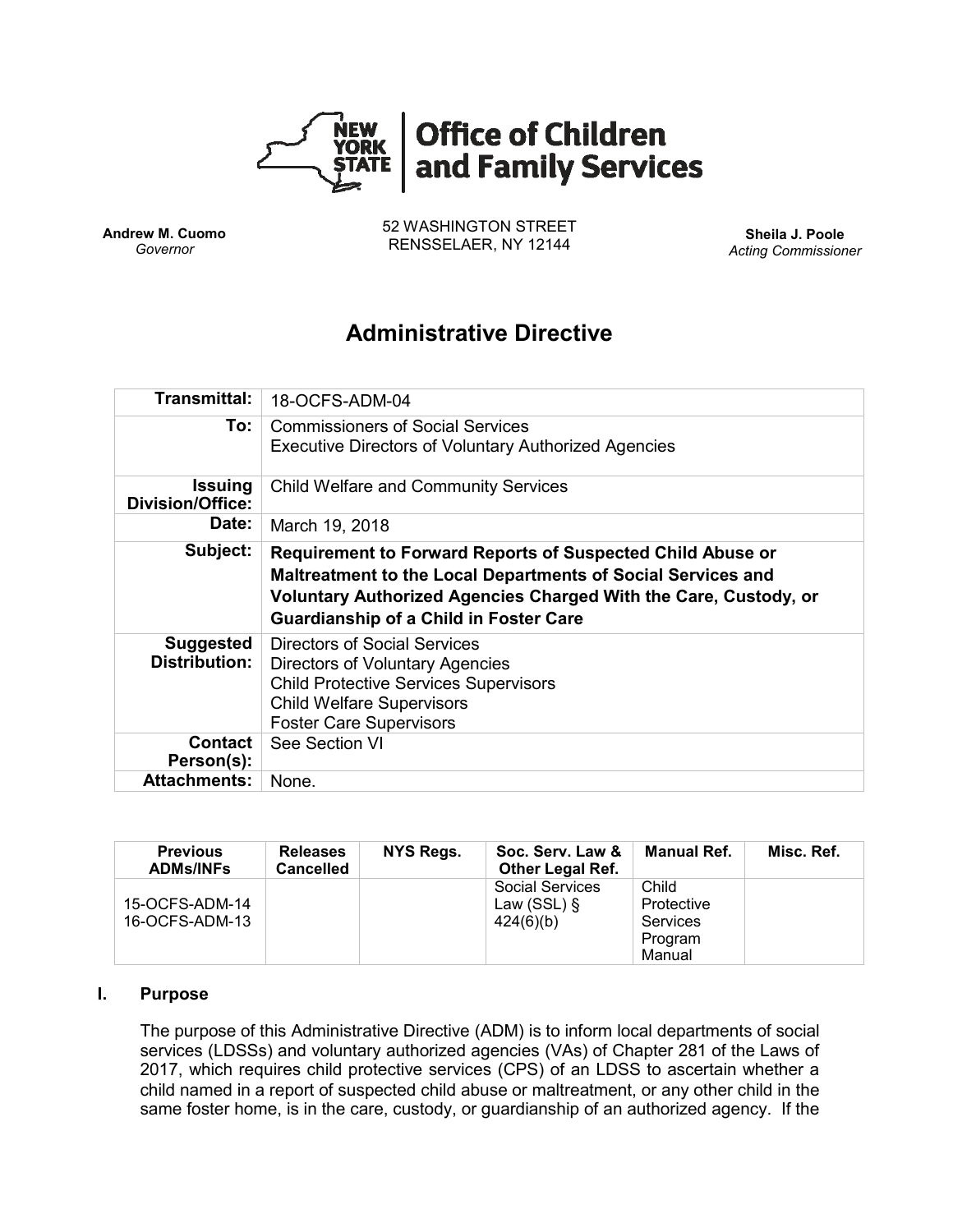agency with care, custody or guardianship is not in the same LDSS in which the foster home caring for such children is located, the report must be sent by the investigating LDSS to such authorized agency and any other LDSSs with care, custody or guardianship of any children in the home as soon as possible. For the purpose of this release, an authorized agency with care, custody or guardianship means a LDSS with care and custody, or custody and guardianship of the foster child or the LDSS or VA that certified or approved the foster home. The investigating LDSS must also provide the results of the investigation (whether indicated or unfounded) to the LDSS with care, custody or guardianship and to the LDSS or VA that approved or certified the foster home.

#### **II. Background**

Chapter 281 of the Laws of 2017 amended section 424 of the Social Services Law (SSL) and was enacted September 12, 2017.

When a foster parent is the subject of a report of child abuse or maltreatment, the LDSS in which the foster home is located is responsible for the CPS investigation. The LDSS responsible for the investigation must determine if any of the children in the foster home are in the care, custody, or guardianship of another LDSS or in a foster home approved or certified by another LDSS or by a VA. The LDSS responsible for the investigation must notify the other LDSS with care, custody, or guardianship of such children and the certifying or approving other LDSS or VA of the SCR report. This has been a long-standing standard for CPS investigations in foster care.

This law recognizes the importance of sharing information about SCR reports and CPS investigations with authorized agencies responsible for the care, custody, or guardianship of foster children and those overseeing the placement of children. In addition to notifying these agencies about the SCR report, this law requires the investigating LDSS to notify the authorized agencies of the outcome of the report (whether indicated or unfounded).

#### **III. Program Implications**

Chapter 281 of the Laws of 2017 applies to reports of suspected child abuse or maltreatment involving children who reside in foster homes. Chapter 281 of the Laws of 2017 requires CPS to ascertain whether a child named in a report of suspected child abuse or maltreatment or any other child in the same foster home is in the care, custody, or guardianship of an authorized agency other than the LDSS in which such foster home is located. In such case, CPS must forward the SCR report as soon as possible to such LDSS and/or VA, and inform them whether the report is indicated or unfounded.

The LDSS with care and custody or custody and guardianship of a foster child in a foster home in which a report of suspected child abuse or maltreatment has been made and the LDSS or VA that certified or approved such foster home have a need to be informed of such reports of suspected abuse or maltreatment. Authorized agencies involved in the case must assess the safety of the children in the home and need to decide if any action must be taken regarding current and future placements, and the continued certification or approval of the foster home.

Responsibility for the investigation and determination of the report of suspected child abuse or maltreatment remains with the LDSS that received the report from the Statewide Central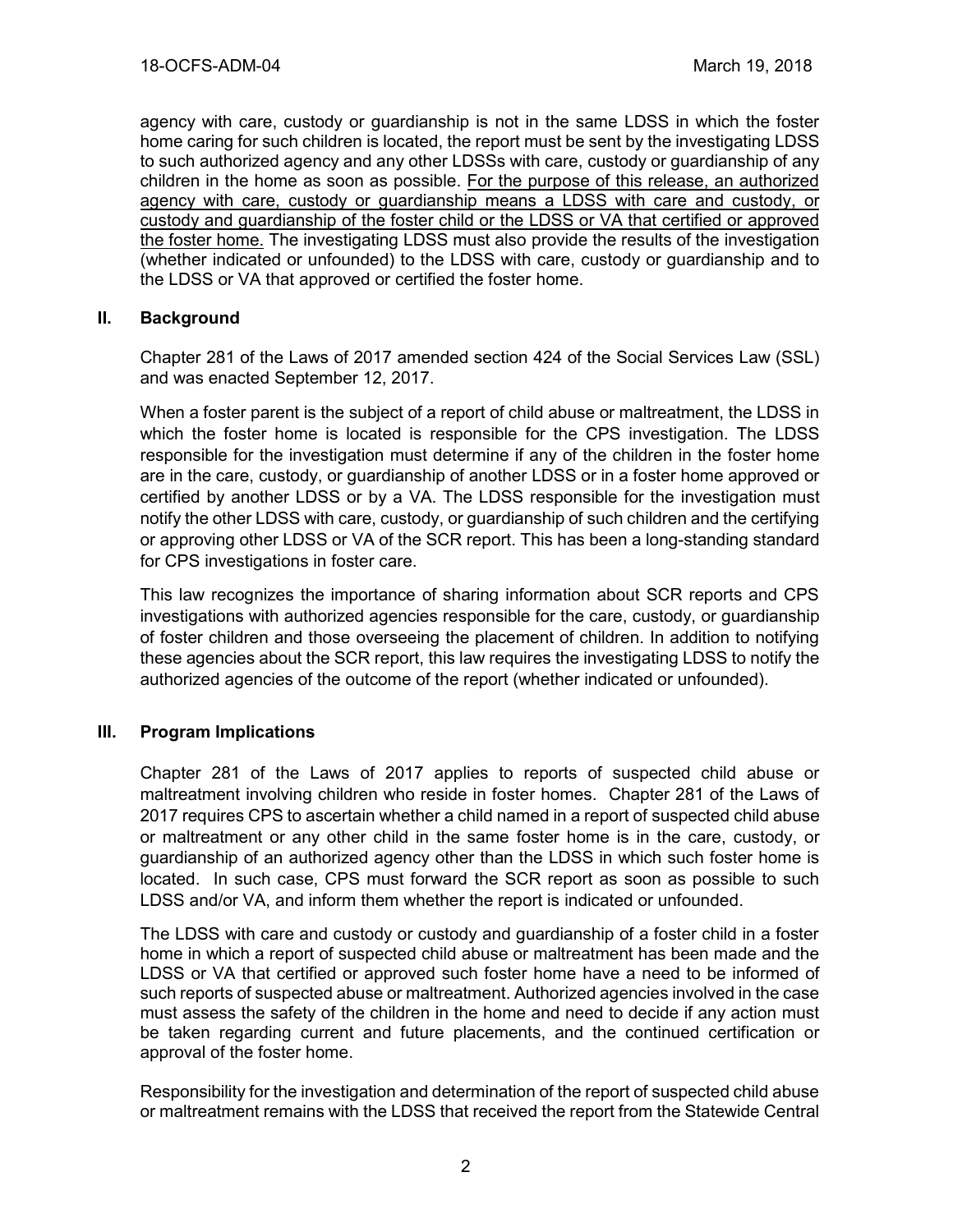Register of Child Abuse and Maltreatment. Chapter 281 of the Laws of 2017 expressly states that nothing in section 424 of the SSL requires the custodial LDSS and/or VA to investigate or to participate in the investigation of such report. However, the custodial LDSS and certifying/approving LDSS or VA must be included as a collateral contact in the CPS investigation. It is strongly recommended that each agency (the LDSS conducting the investigation, the custodial LDSS and the VA or LDSS that certified or approved the foster home), coordinate and communicate throughout the investigation.

#### **IV. Required Action**

Upon receipt of a report of suspected abuse or maltreatment involving a foster home, the LDSS must

- **1.** ascertain whether the child named in the report or any other child in the home is in the care, custody or guardianship of an authorized agency (LDSS and/or VA) that is **not** the LDSS in which the foster home is located; and
- **2.** provide such authorized agency(ies) with a copy of the report of suspected abuse or maltreatment as soon as possible (redacting the source of the report); and
- **3.** inform the such authorized agency(ies) of the outcome of the CPS investigation, specifically whether the report was indicated or unfounded.

#### **V. Systems Implications**

Compliance with the standards set forth in this ADM must be sufficiently documented in CONNECTIONS.

#### **VI. Contact Persons**

Buffalo Regional Office - Amanda Darling (716) 847-3145 [Amanda.Darling@ocfs.ny.gov](mailto:Amanda.Darling@ocfs.ny.gov) Rochester Regional Office - Karen Lewter (585) 238-8201 [Karen.Lewter@ocfs.ny.gov](mailto:Karen.Lewter@ocfs.ny.gov) Syracuse Regional Office - Sara Simon (315) 423-1200 [Sara.Simon@ocfs.ny.gov](mailto:Sara.Simon@ocfs.ny.gov) Albany Regional Office - John Lockwood (518) 486-7078 [John.Lockwood@ocfs.ny.gov](mailto:John.Lockwood@ocfs.ny.gov) Spring Valley Regional Office - Yolanda Désarmé (845) 708-2498 [Yolanda.Desarme@ocfs.ny.gov](mailto:Yolanda.Desarme@ocfs.ny.gov) New York City Regional Office - Ronni Fuchs (212) 383-1676 [Ronni.Fuchs@ocfs.ny.gov](mailto:Ronni.Fuchs@ocfs.ny.gov) Native American Services - Heather LaForme (716) 847-3123 [Heather.LaForme@ocfs.ny.gov](mailto:Heather.LaForme@ocfs.ny.gov)